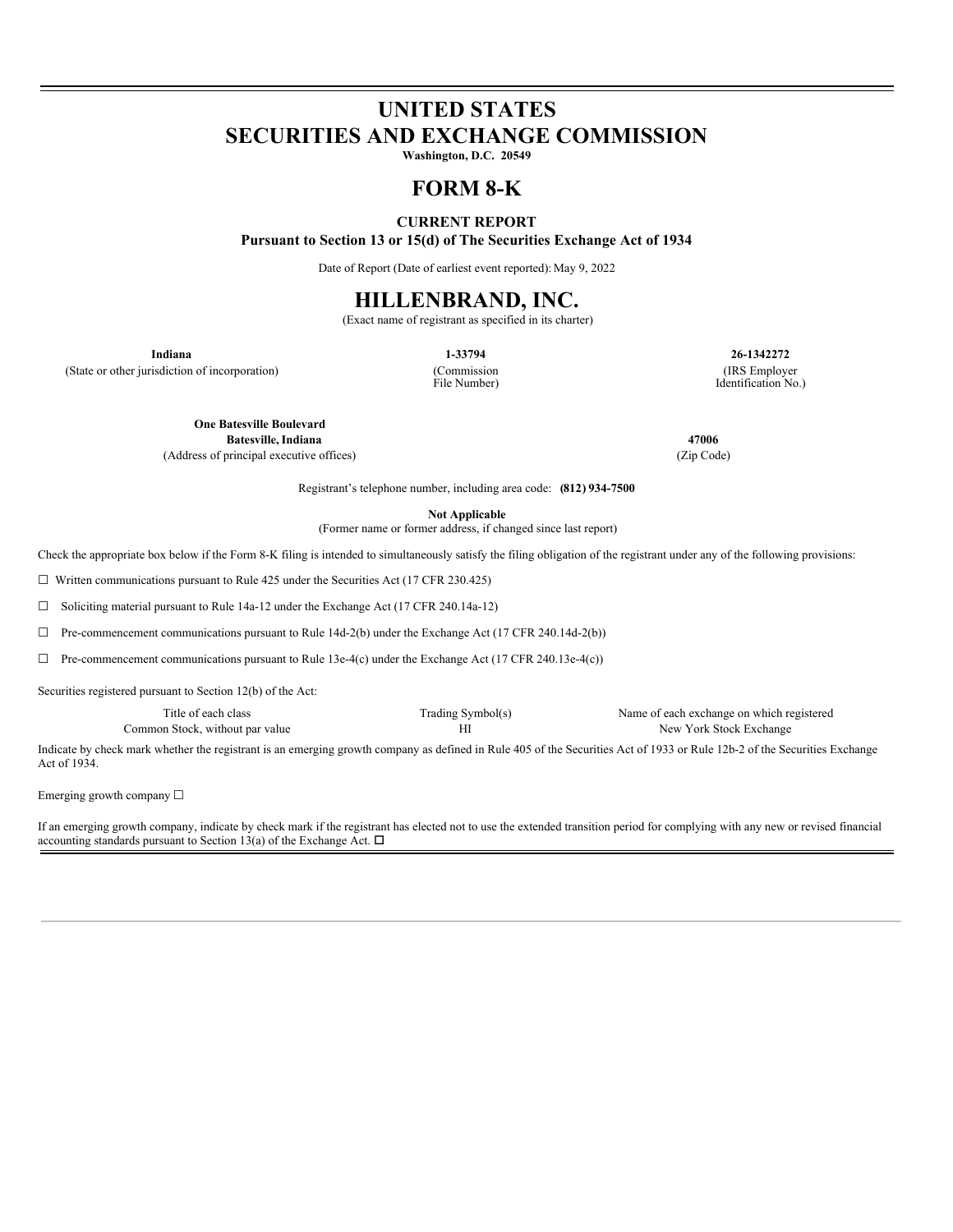#### **Item 2.02. Results of Operations and Financial Condition**

On May 9, 2022, Hillenbrand, Inc. (the "Company") announced its earnings for the second quarter ended March 31, 2022. This announcement is more fully described in the press release filed as Exhibit 99.1 to this Current Report on Form 8-K. The Company will sponsor a conference call and simultaneous webcast at 8 a.m. EST May 10, 2022. The webcast will be accessible on the Company's website at http://ir.hillenbrand.com.

The information in this Report, including any Exhibits, shall not be deemed to be "filed" for purposes of Section 18 of the Securities Exchange Act of 1934, as amended (the "Exchange Act"), or otherwise subject to the liability of that section, and shall not be deemed incorporated by reference in any filing under the Securities Act of 1933, as amended, or the Exchange Act, except as shall be expressly set forth by specific reference in such filing.

#### **Item 9.01 Financial Statements and Exhibits.**

(d) Exhibits

**Exhibit**

**No Description**

[Exhibit](#page-10-0) 99.1 Press Release dated May 9, 2022, issued by the Company Exhibit 104 Cover Page Interactive Data File (the cover page XBRL tags are embedded in the Inline XBRL document)

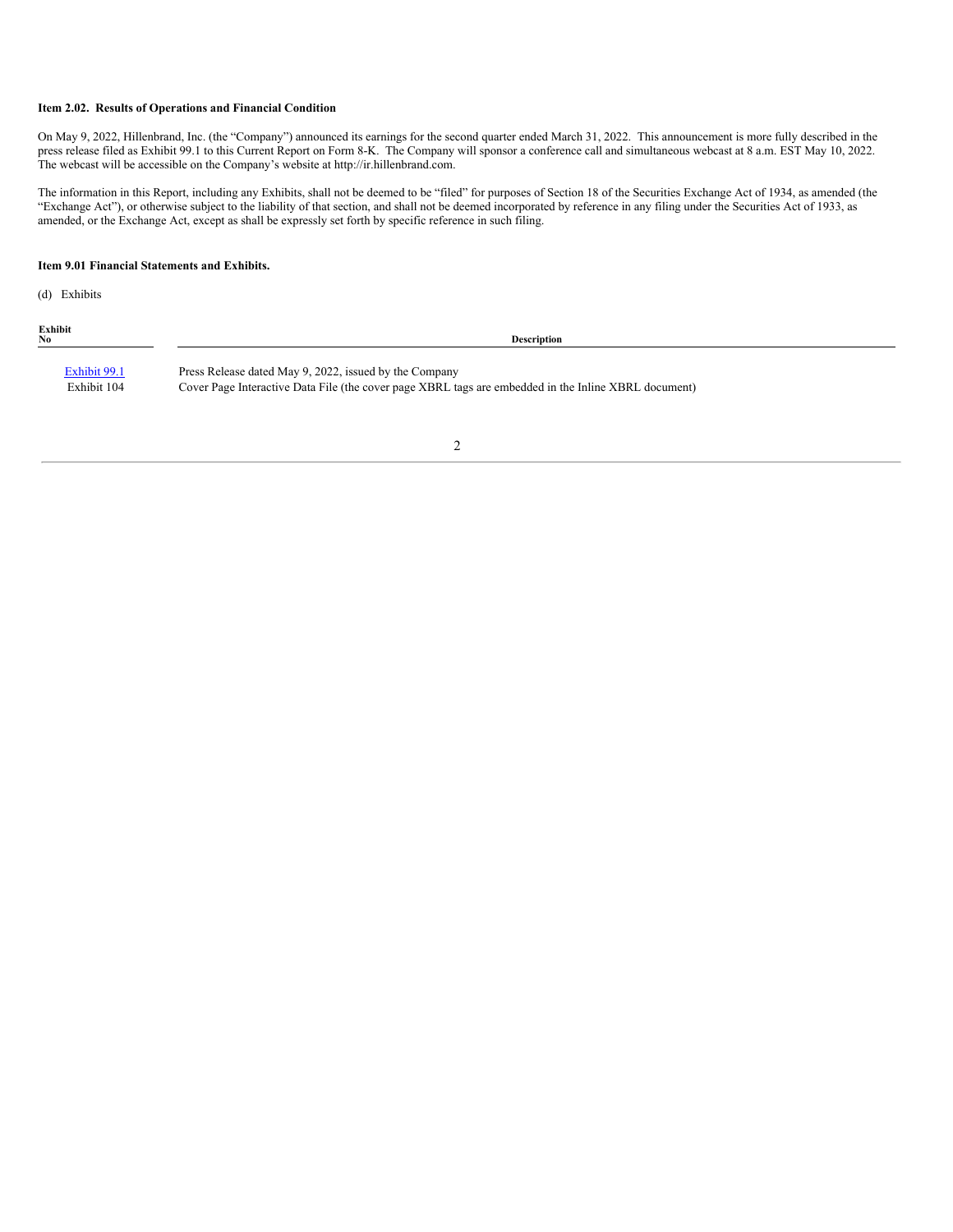### **SIGNATURES**

Pursuant to the requirements of the Securities Exchange Act of 1934, the registrant has duly caused this report to be signed on its behalf by the undersigned hereunto duly authorized.

# **HILLENBRAND, INC.**

Date: May 9, 2022

BY: /s/ Robert M. VanHimbergen Robert M. VanHimbergen

Senior Vice President and Chief Financial Officer

Date: May 9, 2022

BY: /s/ Megan A. Walke

Megan A. Walke Interim Chief Accounting Officer

3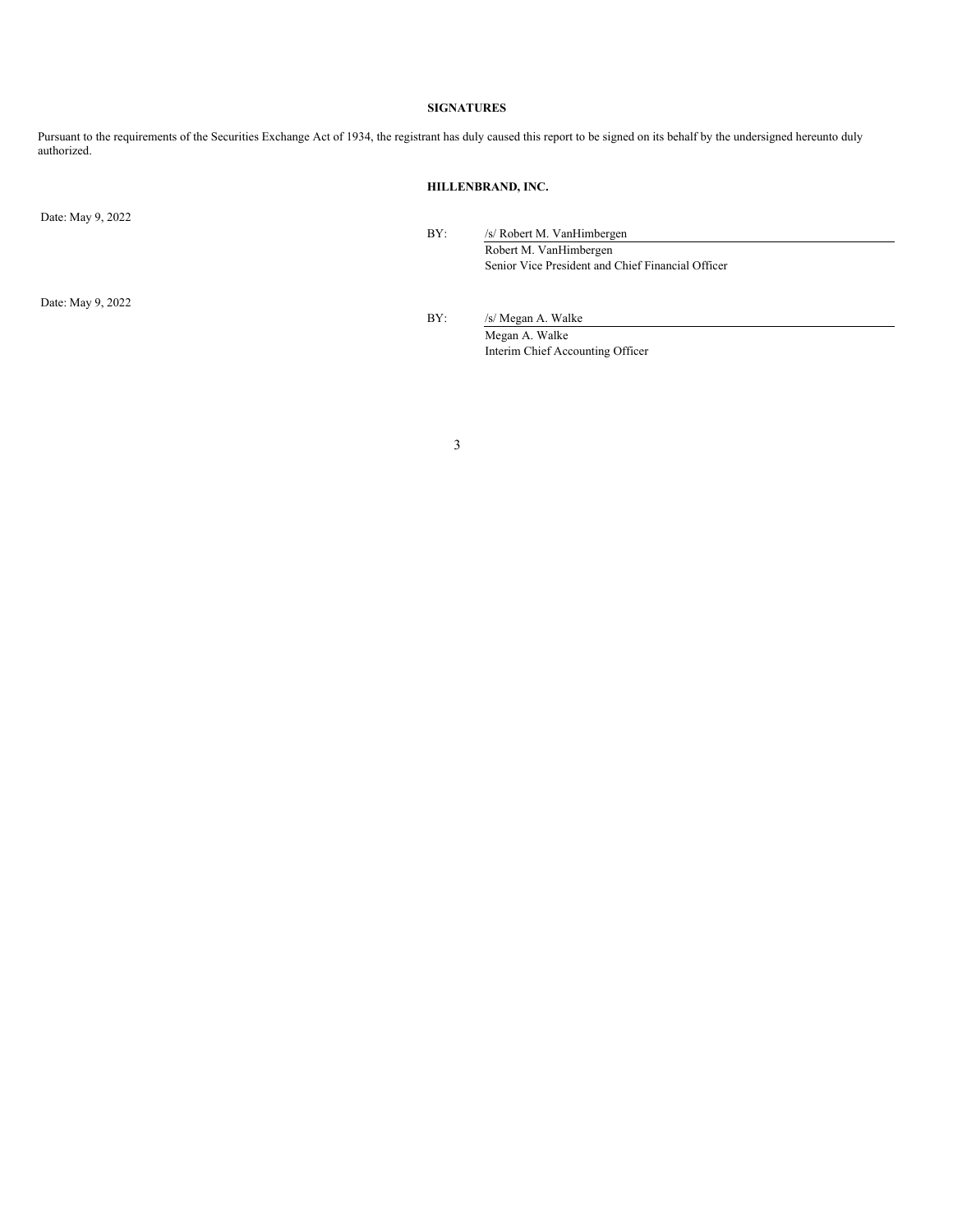# **Hillenbrand Reports Fiscal Second Quarter 2022 Results**

**Fiscal Second Quarter 2022 Highlights:**

- **Revenue of \$742 million increased 3% compared to prior year or 5% on a pro forma basis**
- GAAP EPS of \$0.74 decreased 28% primarily due to the gain on sale of ABEL in the prior year; adjusted EPS of \$1.01 increased 3% **primarily due to higher volume in Advanced Process Solutions**
- **Total backlog of \$1.7 billion, up 14% compared to prior year on a pro forma basis**
- **\$67 million of share repurchases completed during quarter and subsequently through May 5, 2022**
- **Completed CFO transition with the appointment of Bob VanHimbergen effective April 30, 2022**
- Fiscal 2022 guidance: Reaffirming full year adj. EPS of \$3.80 to \$4.00; Fiscal Q3 adj. EPS of \$0.83 to \$0.90

**BATESVILLE, Ind., May 9, 2022 --**/PRNewswire/ --Hillenbrand, Inc. (NYSE: HI) reported results for the fiscal 2022 second quarter, which ended March 31, 2022.

"We delivered another solid quarter of results as demand continued to be healthy for our industrial products and solutions, and Batesville performed above expectations due to the unfortunate effects of the Omicron variant," said Kim Ryan, President and Chief Executive Officer of Hillenbrand. "Our employees remain relentlessly focused on executing through this challenging operating environment, despite escalating headwinds from supply chain disruption, inflation, and foreign currency, which have been exacerbated by a return of COVID-related shutdowns in China and the war in Ukraine. With our healthy balance sheet and strong backlog, we remain well positioned to generate long-term value for our shareholders."

## **Second Quarter 2022 Results**

Revenue of \$742 million increased 3% compared to the prior year primarily driven by increased pricing and growth in large plastics projects in the Advanced Process Solutions segment, partially offset by the divestitures of ABEL and TerraSource Global. Excluding the impact of foreign currency exchange, revenue increased 5%. On a pro forma basis, which excludes the divested ABEL and TerraSource businesses from the Advanced Process Solutions segment, revenue increased 5% year over year, or 8% excluding the impact of foreign currency exchange.

Net income of \$54 million resulted in \$0.74 per share, a decrease from \$1.03 per share in the prior year primarily due to a gain on the sale of ABEL in the prior year that did not repeat. Adjusted net income of \$74 million resulted in adjusted EPS of \$1.01, an increase of \$0.03, or 3%, as favorable pricing, productivity improvements, and higher volume were partially offset by inflation, a higher tax rate, increased strategic investments, and the impact of foreign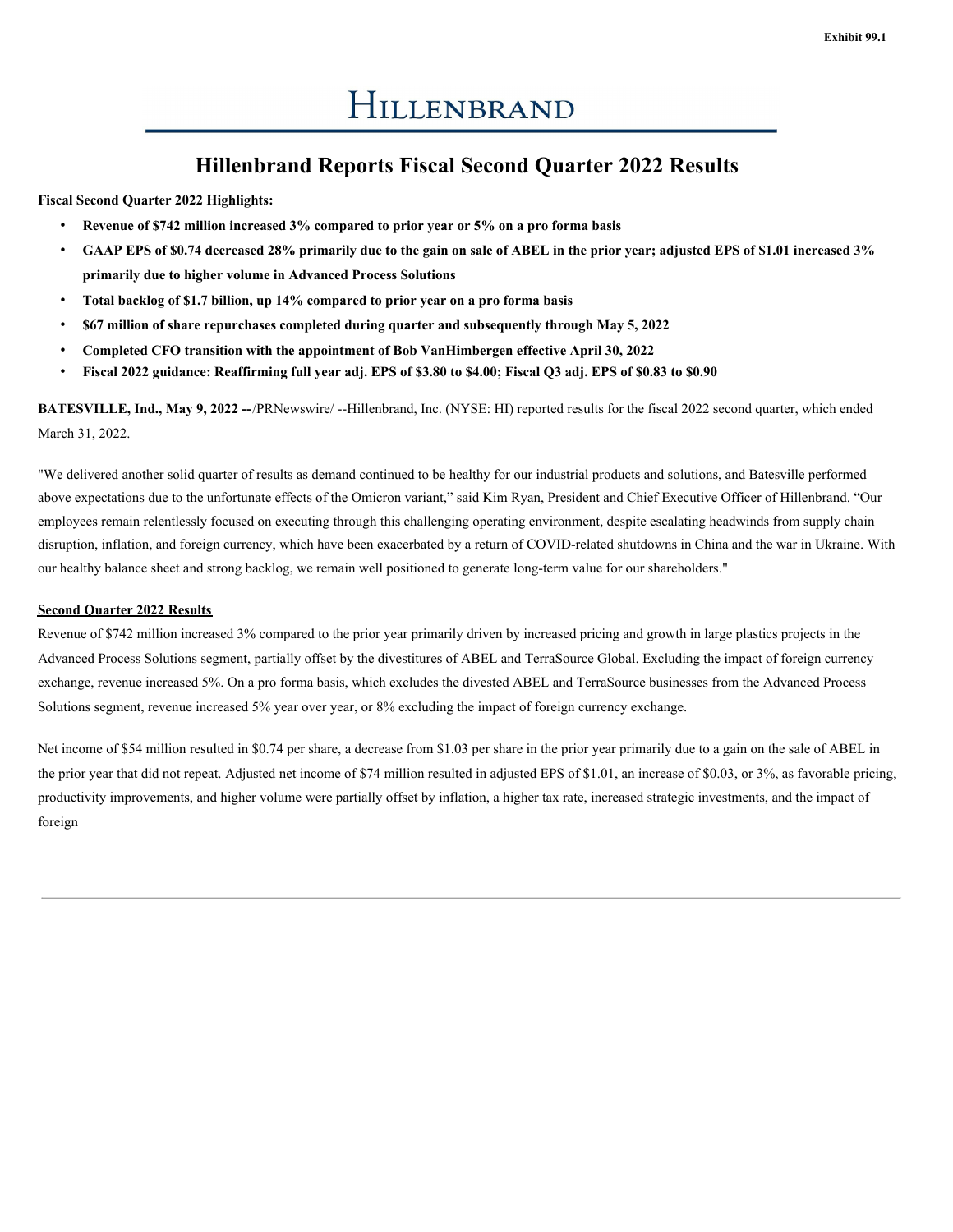currency exchange. The adjusted effective tax rate for the quarter was 30.1%, an increase of 300 basis points from the prior year due to the timing of discrete items.

Adjusted EBITDA of \$137 million increased 2% year over year. On a pro forma basis, adjusted EBITDA increased 4%, while adjusted EBITDA margin of 18.5% decreased 20 basis points compared to a year ago primarily due to inflation, increased strategic investments, and the impact of lower volume in Batesville, which more than offset favorable pricing, productivity improvements, and operating leverage from higher volume in Advanced Process Solutions.

# **Advanced Process Solutions (APS)**

Revenue of \$315 million increased 4% compared to the same period in the prior year, or 9% excluding the impact of foreign currency exchange. On a pro forma basis, revenue increased 11% year over year, or 16% excluding the impact of foreign currency, primarily driven by an increase in large plastics systems, favorable pricing, and higher aftermarket parts and services revenue.

Adjusted EBITDA of \$65 million increased 17% year over year. On a pro forma basis, adjusted EBITDA increased 24%, or 30% excluding the impact of foreign currency exchange, while adjusted EBITDA margin of 20.7% increased 210 basis points as favorable pricing, operating leverage from higher volume, and productivity improvements more than offset inflation and increased strategic investments.

Backlog of \$1.3 billion increased 13% on a pro forma basis compared to the prior year, or 17% excluding the impact of foreign currency exchange, primarily driven by large plastics systems and aftermarket parts and service. Sequentially, backlog was down 3% compared to the quarter ended December 31, 2021.

## **Molding Technology Solutions (MTS)**

Revenue of \$251 million decreased 2% year over year, but was flat excluding the impact of foreign currency exchange, as favorable pricing and higher volume from the hot runner product line was offset by a decline in volume from the injection molding and extrusion product lines.

Adjusted EBITDA of \$50 million was down 1% compared to the prior year, or flat excluding the impact of foreign currency exchange, while adjusted EBITDA margin of 20.1% increased 10 basis points as favorable pricing and productivity improvements were mostly offset by inflation.

Backlog of \$418 million increased 15% year over year primarily driven by injection molding equipment. Sequentially, backlog increased 3% compared to the quarter ended December 31, 2021.

## **Batesville**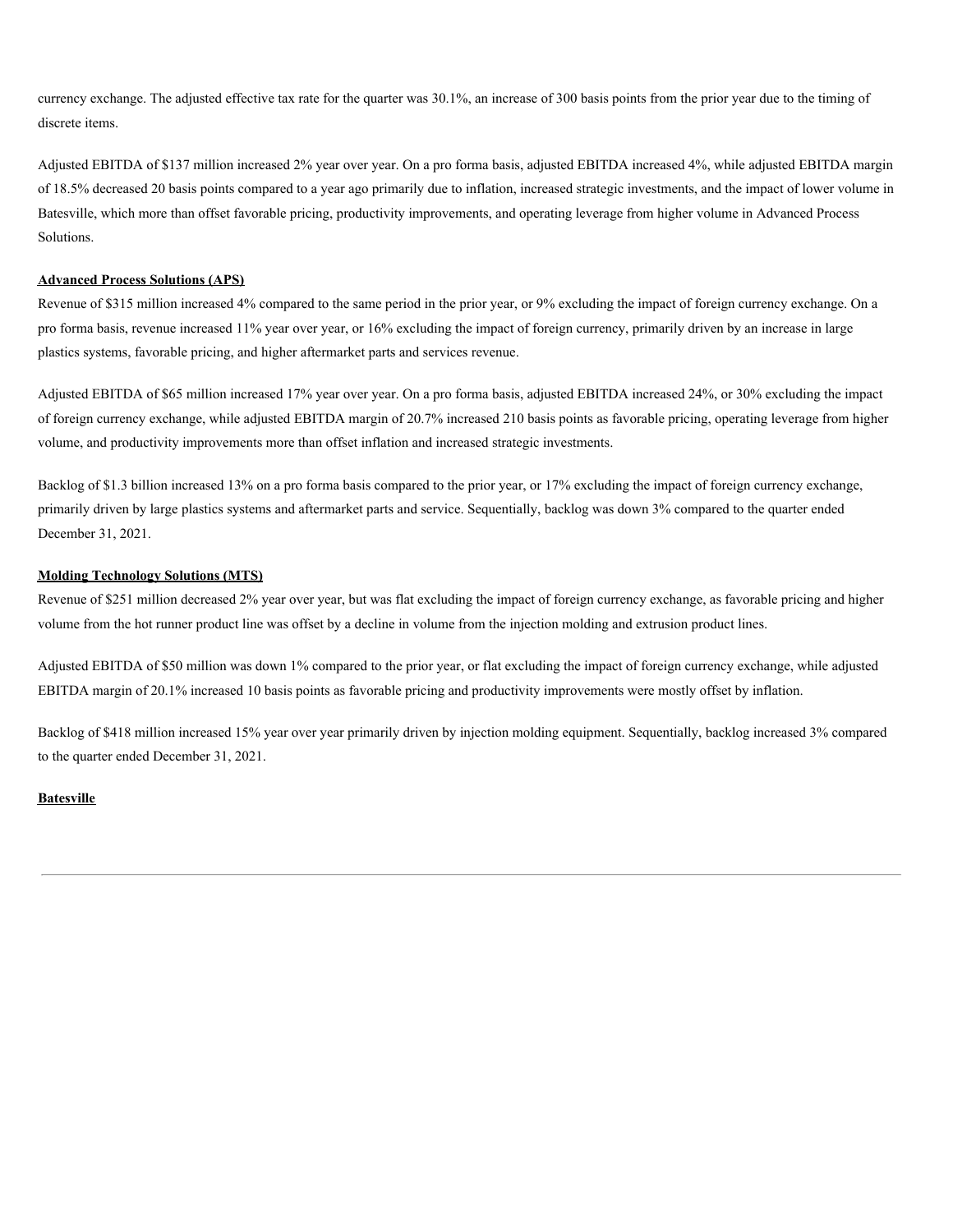Revenue of \$176 million increased 6% year over year primarily resulting from the price surcharge implemented in January 2022 to offset the significant increase in commodity costs. Burial casket volume was lower compared to the prior year primarily due to an estimated increase in the rate at which families opted for cremation.

Adjusted EBITDA of \$37 million decreased 17% compared to the prior year, while adjusted EBITDA margin of 21.1% decreased 580 basis points primarily due to inflation and the impact of lower volume, partially offset by pricing actions and productivity improvements.

### **Balance Sheet, Cash Flow and Capital Allocation**

Hillenbrand generated cash flow from operations of \$46 million in the quarter, a decrease of \$147 million year-over-year, primarily due to timing of working capital. During the quarter, the Company repurchased approximately 583,000 shares for \$26.6 million at an average share price of \$45.62 and returned approximately \$16 million to shareholders in the form of quarterly dividends. Subsequent to the quarter, the Company repurchased an additional 926,000 shares through May 5, 2022 for \$40.5 million at an average share price of \$43.76.

Net debt at the end of the quarter was \$769 million, and the net debt to adjusted EBITDA ratio was 1.4x. Liquidity at the end of the quarter was approximately \$1.3 billion, including \$445 million in cash on hand and the remainder available under our revolving credit facility.

## **Leadership Transition**

As previously announced, effective April 30, 2022, Bob VanHimbergen became Hillenbrand's Senior Vice President and Chief Financial Officer following a transition period that began in March. Mr. VanHimbergen is responsible for leading Hillenbrand's global finance organization, ensuring the Company's continued strong financial and operational performance, and helping lead the evolution and execution of Hillenbrand's long-term profitable growth strategy. Mr. VanHimbergen was most recently Vice President and Corporate Controller at Johnson Controls.

## **Fiscal 2022 Outlook**

Hillenbrand is updating its annual guidance for fiscal year 2022 and providing adjusted EPS guidance for fiscal third quarter. Revenue and EBITDA margin guidance is on a pro forma basis, excluding the divested Red Valve, ABEL, and TerraSource businesses.

| <b>Revenue Outlook (SM)</b>       | FY 2022 Range     | YOV $\%$    |
|-----------------------------------|-------------------|-------------|
| <b>Advanced Process Solutions</b> | $$1,275 - $1,315$ | $8 - 12\%$  |
| Molding Technology Solutions      | $$1,015 - $1,045$ | $2 - 5\%$   |
| Batesville                        | $\$605 - \$615$   | $(3)-(1)\%$ |
| Total Hillenbrand                 | $$2,895 - $2,975$ | $4 - 6\%$   |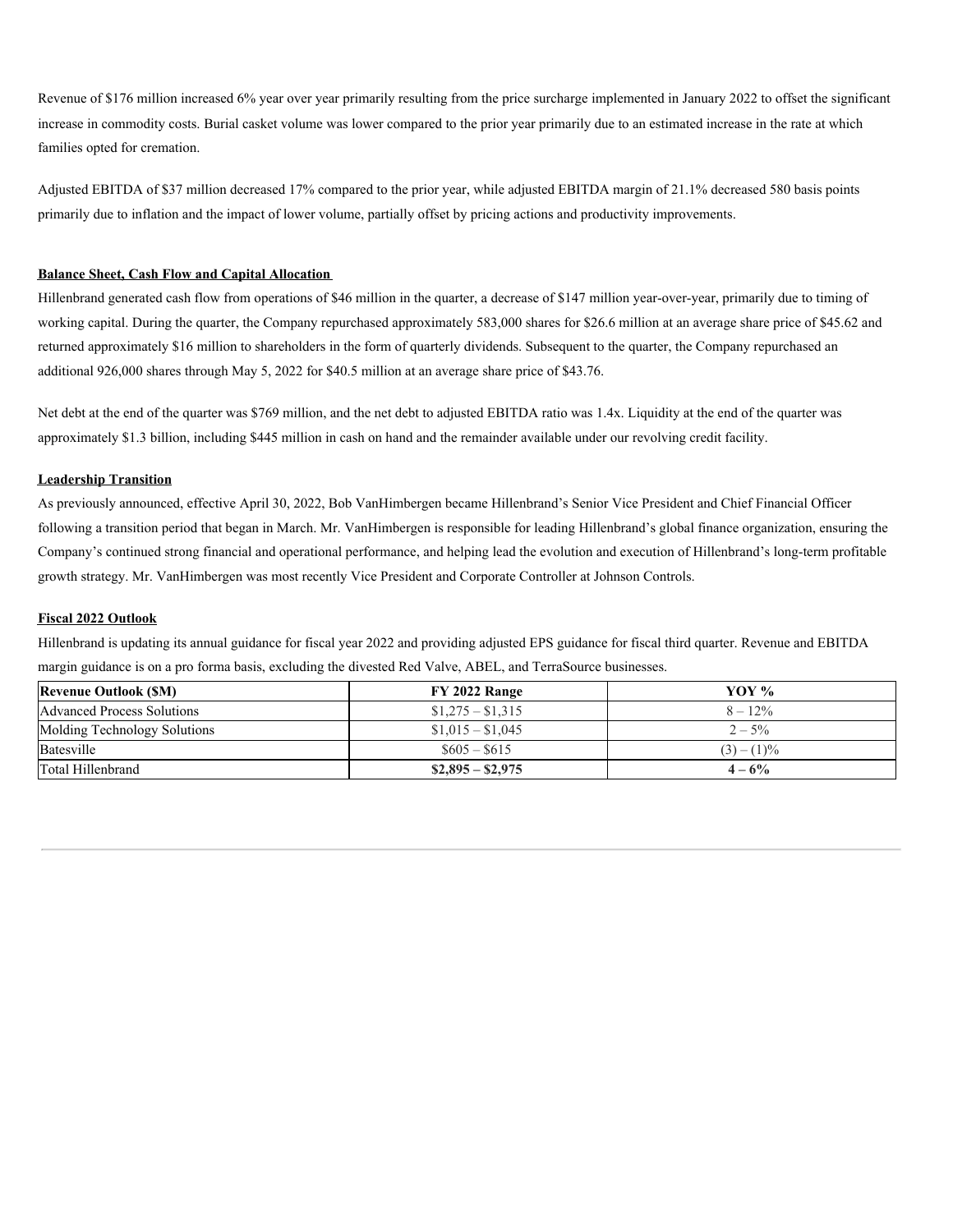| Adj. EBITDA Outlook               | FY 2022 Range   | YOY bps $/$ %       |
|-----------------------------------|-----------------|---------------------|
| <b>Advanced Process Solutions</b> | $20.0 - 21.0\%$ | $50 - 150$ bps      |
| Molding Technology Solutions      | $20.0 - 21.0\%$ | $(30) - 70$ bps     |
| Batesville                        | $20.0 - 21.0\%$ | $(570) - (470)$ bps |
| Total Hillenbrand (\$M)           | $\$516 - \$558$ | $(3) - 4\%$         |

| Adj.<br>EPS<br>Dutlook | 2022 Range      | ÷.<br>Range<br>TCAO<br>24 ISL af |
|------------------------|-----------------|----------------------------------|
| Total<br>Hillenbrand   | \$4.00<br>63.80 | \$0.90                           |

# **Conference Call Information**

Date/Time: Tuesday, May 10, 2022, 8:00 a.m. ET Dial-In for U.S. and Canada: 1-877-407-8012 Dial-In for International: +1-412-902-1013 Conference call ID number: 13728201 Webcast link: http://ir.hillenbrand.com under the News & Events tab (archived through Thursday, June 9, 2022)

## **Replay - Conference Call**

Date/Time: Available until midnight ET, Tuesday, May 24, 2022 Replay ID number: 13728201 Dial-In for U.S. and Canada: 1-877-660-6853 Dial-In for International: +1-201-612-7415

Hillenbrand's financial statements on Form 10-Q are expected to be filed jointly with this release and will be made available on the company's website (https://ir.hillenbrand.com).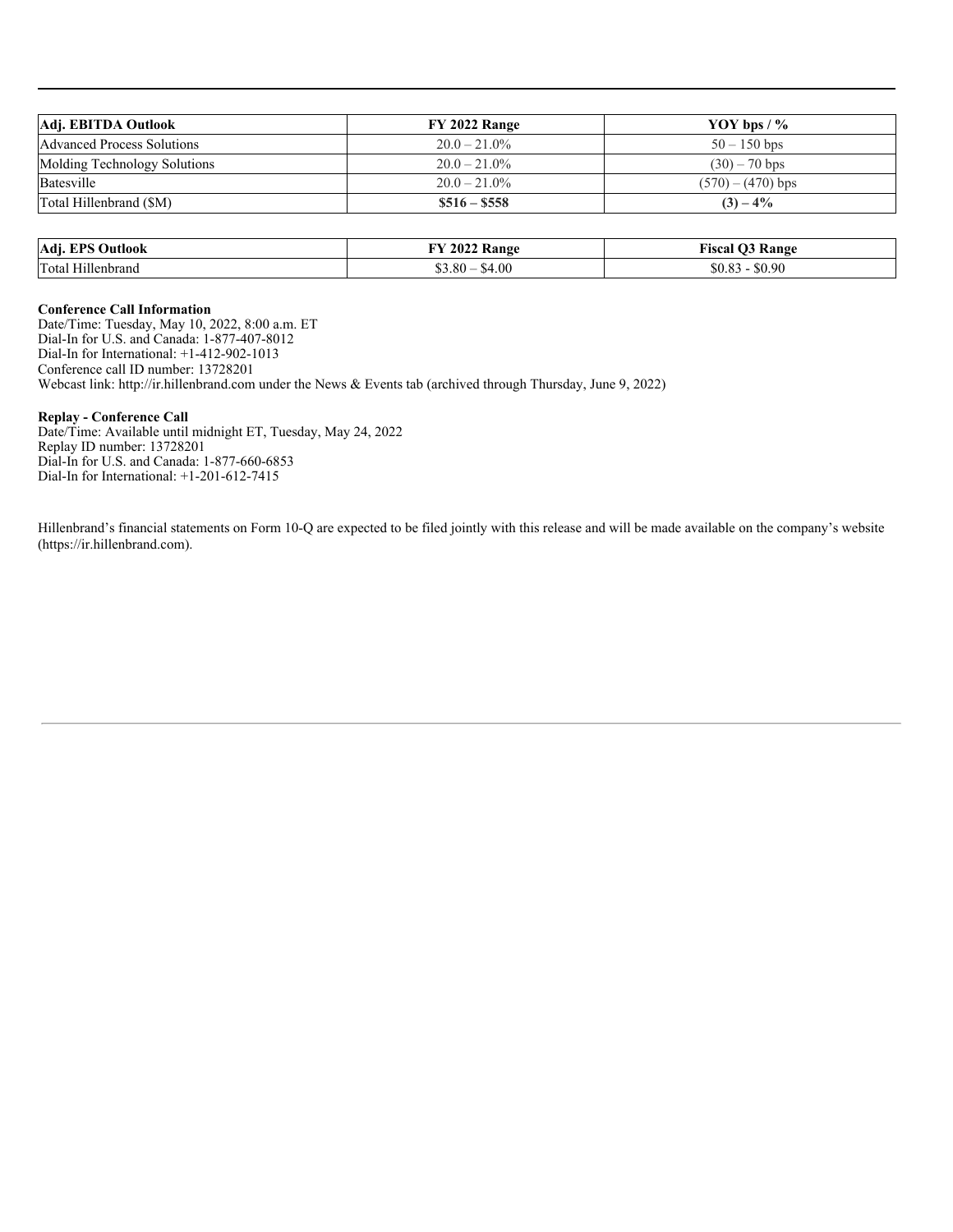In addition to the financial measures prepared in accordance with United States generally accepted accounting principles (GAAP), this earnings release also contains non-GAAP operating performance measures. These non-GAAP measures are referred to as "adjusted" measures and exclude the following items:

- business acquisition, disposition, and integration costs;
- restructuring and restructuring related charges;
- intangible asset amortization;
- certain debt financing activities;
- gains and losses on divestitures;
- other individually immaterial one-time costs;
- the related income tax impact for all of these items; and
- certain tax items related to the divestitures of Red Valve, ABEL, and TerraSource, the revaluation of deferred tax balances resulting from fluctuations in currency exchange rates for certain foreign jurisdictions, the impact that the Milacron loss carryforward attributes have on tax provisions related to the imposition of tax on Global Intangible Low-Taxed Income (GILTI) earned by certain foreign subsidiaries, the Foreign Derived Intangible Income Deduction (FDII), and the Base Erosion and Anti-Abuse Tax (BEAT).

Refer to the Reconciliation of Non-GAAP Measures for further information on these adjustments. Non-GAAP information is provided as a supplement to, not as a substitute for, or as superior to, measures of financial performance prepared in accordance with GAAP.

Hillenbrand uses this non-GAAP information internally to measure operating segment performance and make operating decisions and believes it is helpful to investors because it allows more meaningful period-to-period comparisons of ongoing operating results. The information can also be used to perform trend analysis and to better identify operating trends that may otherwise be masked or distorted by items such as the above excluded items. Hillenbrand believes this information provides a higher degree of transparency.

One important non-GAAP measure Hillenbrand uses is adjusted earnings before interest, income tax, depreciation, and amortization ("adjusted EBITDA"). A part of our strategy is to pursue acquisitions that strengthen or establish leadership positions in key markets. Given that strategy, it is a natural consequence to incur related expenses, such as amortization from acquired intangible assets and additional interest expense from debt-funded acquisitions. Accordingly, we use adjusted EBITDA, among other measures, to monitor our business performance. We also use "adjusted net income" and "adjusted diluted earnings per share (EPS)," which are defined as net income and earnings per share, respectively, each excluding items described in connection with adjusted EBITDA. Adjusted EBITDA, adjusted net income, and adjusted diluted EPS are not recognized terms under GAAP and therefore do not purport to be alternatives to net income or to diluted EPS, as applicable. Further, Hillenbrand's measures of adjusted EBITDA, adjusted net income, and adjusted diluted EPS may not be comparable to similarly titled measures of other companies.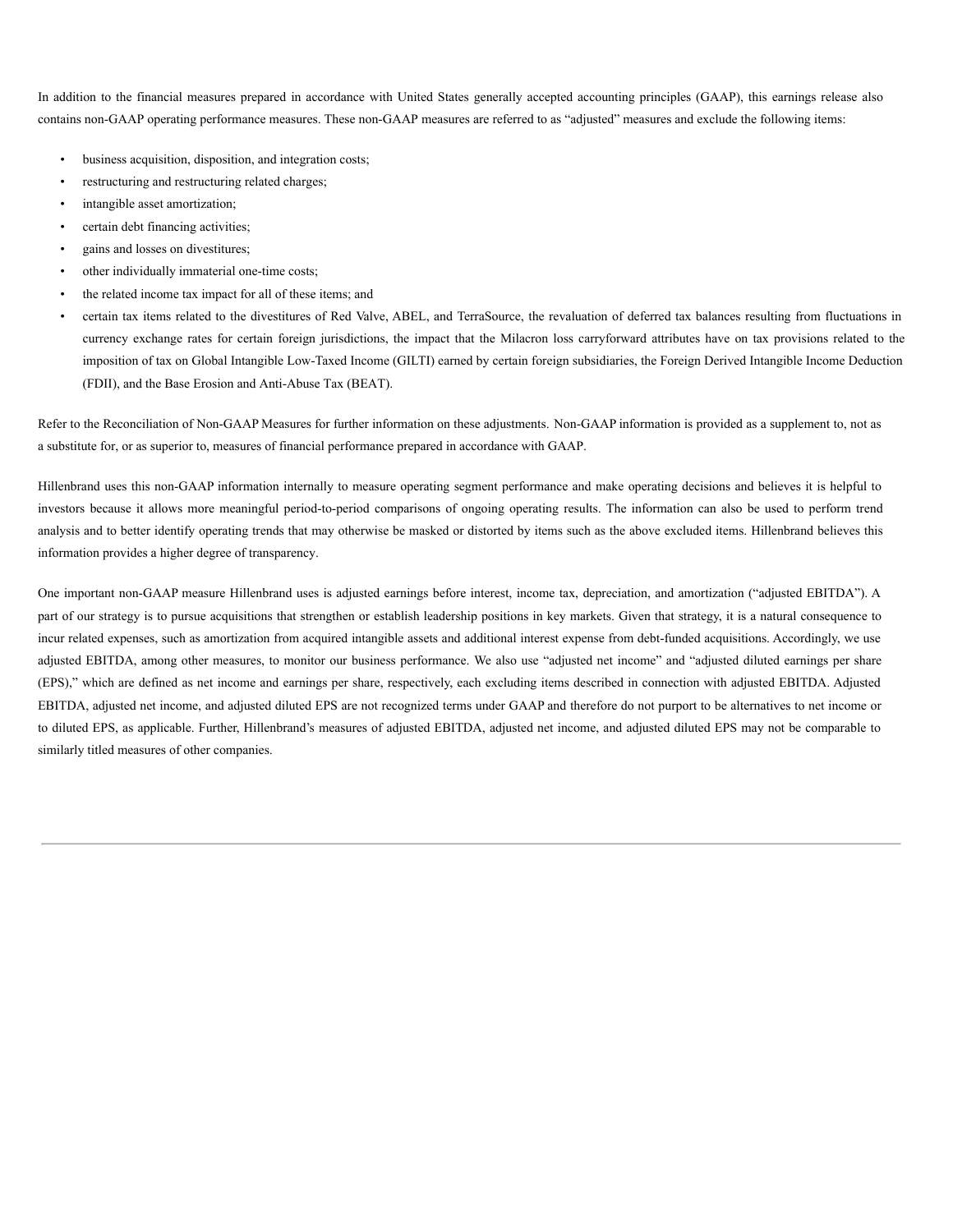Pro forma revenue and pro forma adjusted EBITDA are defined respectively as net revenue and adjusted EBITDA excluding net revenue and adjusted EBITDA directly attributable to Red Valve which was divested on December 31, 2020, ABEL which was divested on March 10, 2021, and TerraSource which was divested on October 22, 2021. Hillenbrand uses pro forma measures to assess performance of its reportable operating segments and the Company in total without the impact of recent acquisitions and divestitures.

Hillenbrand calculates the foreign currency impact on net revenue in order to better measure the comparability of results between periods. We calculate the foreign currency impact by translating current year results at prior year foreign exchange rates. This information is provided because exchange rates can distort the underlying change in sales, either positively or negatively.

Another important operational measure used is backlog. Backlog is not a term recognized under GAAP; however, it is a common measurement used in industries with extended lead times for order fulfillment (long-term contracts), like those in which the Advanced Process Solutions and Molding Technology Solutions reportable operating segments compete. Backlog represents the amount of consolidated net revenue that we expect to realize on contracts awarded to the Advanced Process Solutions and Molding Technology Solutions reportable operating segments. For purposes of calculating backlog, 100% of estimated net revenue attributable to consolidated subsidiaries is included. Backlog includes expected net revenue from large systems and equipment, as well as aftermarket parts, components, and service. The length of time that projects remain in backlog can span from days for aftermarket parts or service to approximately 18 to 24 months for larger system sales within the Advanced Process Solutions reportable operating segment. The majority of the backlog within the Molding Technology Solutions reportable operating segment is expected to be fulfilled within the next twelve months. Backlog includes expected net revenue from the remaining portion of firm orders not yet completed, as well as net revenue from change orders to the extent that they are reasonably expected to be realized. We include in backlog the full contract award, including awards subject to further customer approvals, which we expect to result in revenue in future periods. In accordance with industry practice, our contracts may include provisions for cancellation, termination, or suspension at the discretion of the customer.

Hillenbrand expects that future net revenue associated with the Advanced Process Solutions and Molding Technology Solutions reportable operating segments will be influenced by order backlog because of the lead time involved in fulfilling engineered-to-order equipment for customers. Although backlog can be an indicator of future net revenue, it does not include projects and parts orders that are booked and shipped within the same quarter. The timing of order placement, size, extent of customization, and customer delivery dates can create fluctuations in backlog and net revenue. Net revenue attributable to backlog may also be affected by foreign exchange fluctuations for orders denominated in currencies other than U.S. dollars.

See below for a reconciliation from GAAP operating performance measures to the most directly comparable non-GAAP (adjusted) performance measures. Given that backlog is an operational measure and that the Company's methodology for calculating backlog does not meet the definition of a non-GAAP measure, as that term is defined by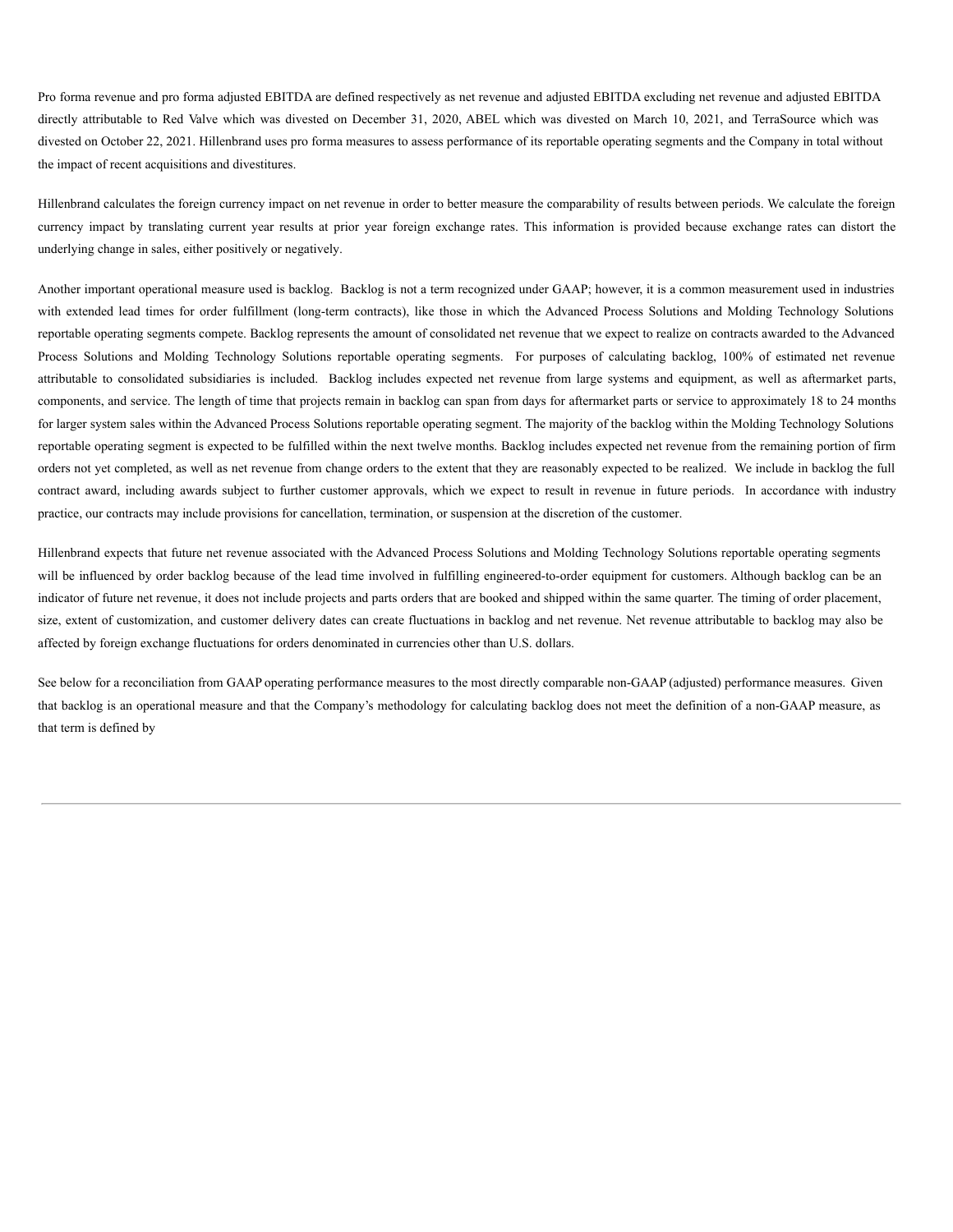the SEC, a quantitative reconciliation is not required or provided. In addition, forward-looking adjusted earnings per share for fiscal 2022 excludes potential charges or gains that may be recorded during the fiscal year, including among other things, items described above in connection with other "adjusted" measures. Hillenbrand thus also does not attempt to provide reconciliations of such forward-looking non-GAAP earnings guidance to the comparable GAAP measure, as permitted by Item  $10(e)(1)(i)(B)$  of Regulation S-K, because the impact and timing of these potential charges or gains is inherently uncertain and difficult to predict and is unavailable without unreasonable efforts. In addition, the Company believes such reconciliations would imply a degree of precision and certainty that could be confusing to investors. Such items could have a substantial impact on GAAP measures of Hillenbrand's financial performance.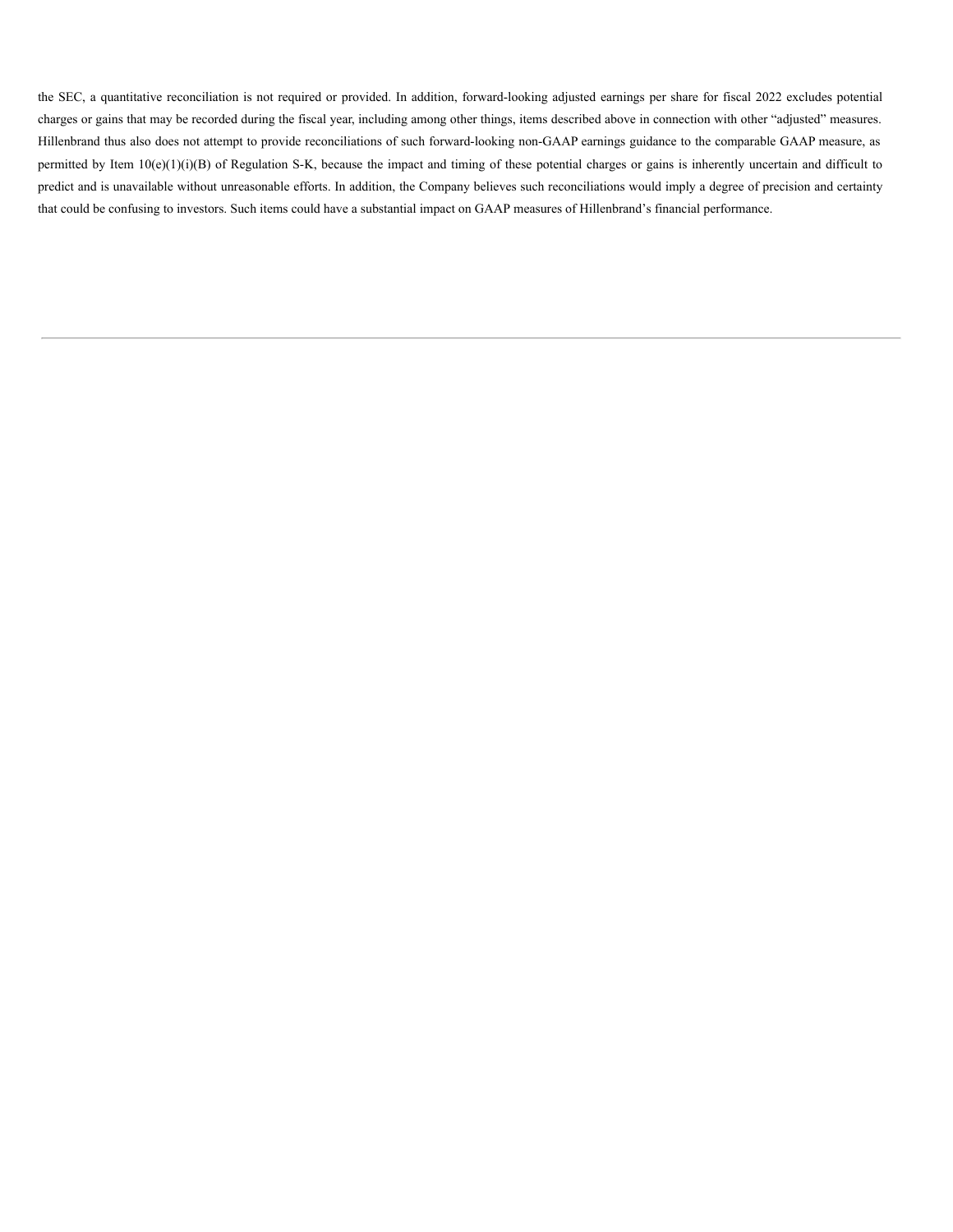#### <span id="page-10-0"></span>**Hillenbrand, Inc.**

### **Consolidated Statements of Operations (Unaudited)**

(*in millions, except per share data*)

|                                                                     | <b>Three Months Ended</b><br>March 31, |        |              | <b>Six Months Ended</b><br>March 31, |               |         |      |         |
|---------------------------------------------------------------------|----------------------------------------|--------|--------------|--------------------------------------|---------------|---------|------|---------|
|                                                                     |                                        | 2022   |              | 2021                                 |               | 2022    |      | 2021    |
| Net revenue                                                         | $\mathbf{s}$                           | 742.0  | <sup>S</sup> | 722.3                                | -\$           | 1,470.4 | -S   | 1,414.8 |
| Cost of goods sold                                                  |                                        | 498.7  |              | 476.4                                |               | 989.8   |      | 924.7   |
| Gross profit                                                        |                                        | 243.3  |              | 245.9                                |               | 480.6   |      | 490.1   |
| Operating expenses                                                  |                                        | 131.8  |              | 138.0                                |               | 259.9   |      | 269.6   |
| Amortization expense                                                |                                        | 13.7   |              | 14.1                                 |               | 27.4    |      | 27.7    |
| (Gain) loss on divestitures                                         |                                        |        |              | (34.1)                               |               | 3.1     |      | (65.7)  |
| Interest expense                                                    |                                        | 17.3   |              | 19.5                                 |               | 35.2    |      | 40.7    |
| Other income, net                                                   |                                        | 4.7    |              | 1.0                                  |               | 3.6     |      | 0.6     |
| Income before income taxes                                          |                                        | 85.2   |              | 109.4                                |               | 158.6   |      | 218.4   |
| Income tax expense                                                  |                                        | 29.4   |              | 30.4                                 |               | 52.7    |      | 61.7    |
| Consolidated net income                                             |                                        | 55.8   |              | 79.0                                 |               | 105.9   |      | 156.7   |
| Less: Net income attributable to noncontrolling interests           |                                        | 1.5    |              | 0.9                                  |               | 2.6     |      | 2.2     |
| Net income attributable to Hillenbrand                              |                                        | 54.3   | \$           | 78.1                                 | <sup>\$</sup> | 103.3   | \$   | 154.5   |
| Net income attributable to Hillenbrand — per share of common stock: |                                        |        |              |                                      |               |         |      |         |
| Basic earnings per share                                            | S                                      | 0.74   | -8           | 1.04                                 | - \$          | 1.42    | -8   | 2.05    |
| Diluted earnings per share                                          | $\mathbb{S}$                           | 0.74   | - \$         | 1.03                                 | - \$          | 1.40    | - \$ | 2.04    |
| Weighted average shares outstanding (basic)                         |                                        | 73.1   |              | 75.5                                 |               | 72.9    |      | 75.4    |
| Weighted average shares outstanding (diluted)                       |                                        | 73.7   |              | 76.2                                 |               | 73.5    |      | 75.8    |
| Cash dividends per share                                            | \$                                     | 0.2175 | -S           | 0.2150                               | - \$          | 0.4350  | - \$ | 0.4300  |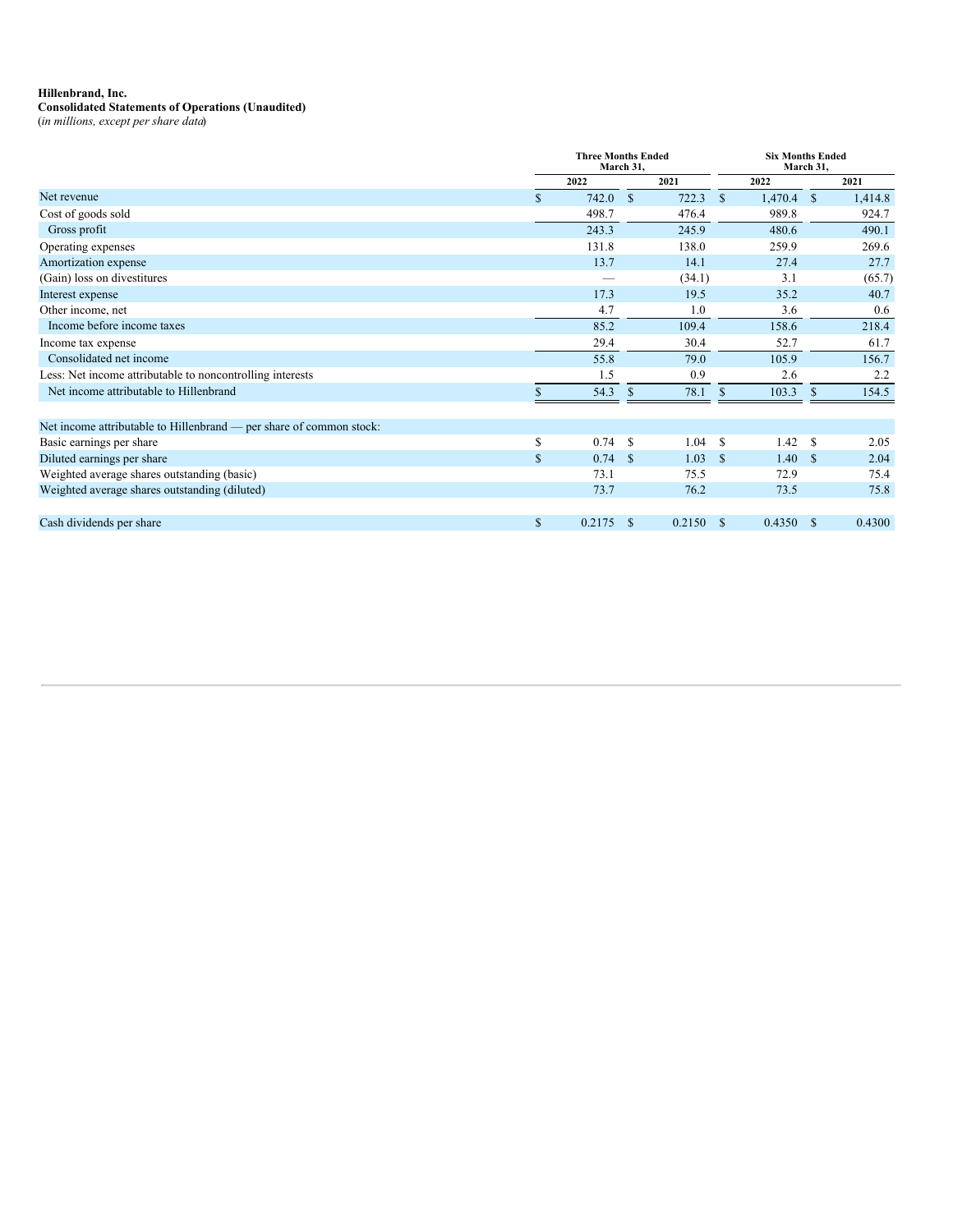### **Condensed Consolidated Statements of Cash Flows**

(*in millions*)

|                                                              | <b>Six Months Ended</b><br>March 31, |  |         |
|--------------------------------------------------------------|--------------------------------------|--|---------|
|                                                              | 2022                                 |  | 2021    |
| Net cash provided by operating activities                    | 90.7                                 |  | 259.0   |
| Net cash (used in) provided by investing activities          | (22.9)                               |  | 154.1   |
| Net cash used in financing activities                        | (70.5)                               |  | (370.1) |
| Effect of exchange rate changes on cash and cash equivalents | (2.2)                                |  | (7.5)   |
| Net cash flows                                               | (4.9)                                |  | 35.5    |
|                                                              |                                      |  |         |
| Cash, cash equivalents, and restricted cash:                 |                                      |  |         |
| At beginning of period                                       | 450.9                                |  | 311.8   |
| At end of period                                             | 446.0                                |  | 347.3   |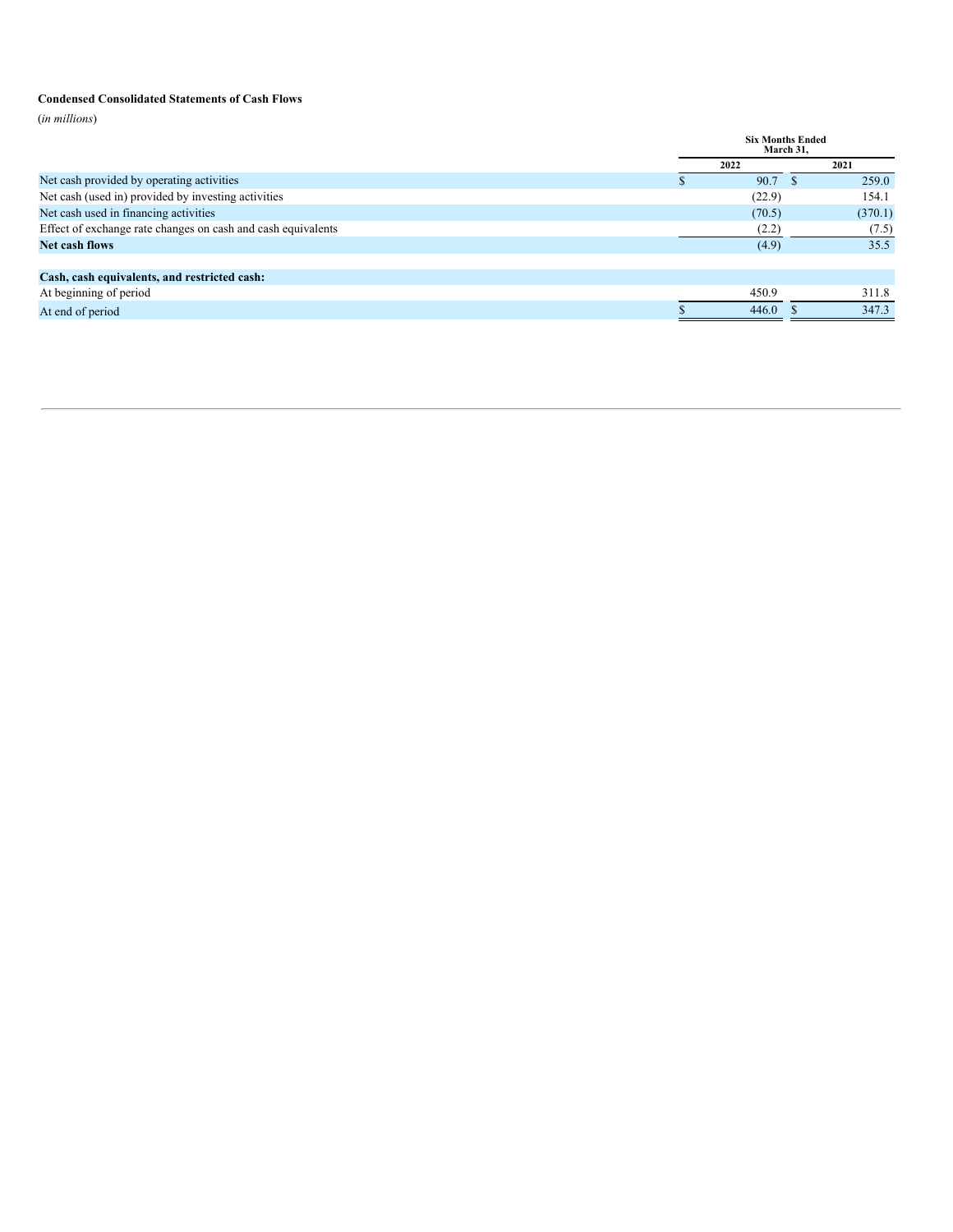#### **Reconciliation of Non-GAAP Measures**

(*in millions, except per share data*)

|                                                                  | <b>Three Months Ended</b><br>March 31, |        |               |        | <b>Six Months Ended</b><br>March 31, |        |               |        |
|------------------------------------------------------------------|----------------------------------------|--------|---------------|--------|--------------------------------------|--------|---------------|--------|
|                                                                  |                                        | 2022   |               | 2021   |                                      | 2022   |               | 2021   |
| Net income attributable to Hillenbrand                           |                                        | 54.3   | $\mathbf{s}$  | 78.1   | $\mathcal{S}$                        | 103.3  | $\mathcal{S}$ | 154.5  |
| Business acquisition, disposition, and integration $costs^{(1)}$ |                                        | 3.9    |               | 10.0   |                                      | 11.5   |               | 19.7   |
| Restructuring and restructuring-related charges <sup>(2)</sup>   |                                        | 2.6    |               | 2.2    |                                      | 3.3    |               | 3.7    |
| Intangible asset amortization $(3)$                              |                                        | 13.7   |               | 14.1   |                                      | 27.4   |               | 27.7   |
| (Gain) loss on divestitures $(4)$                                |                                        |        |               | (34.1) |                                      | 3.1    |               | (65.7) |
| Debt financing activities (5)                                    |                                        |        |               | 1.4    |                                      |        |               | 2.0    |
| Other $(6)$                                                      |                                        | 3.1    |               | 0.3    |                                      | 3.1    |               | 0.4    |
| Tax adjustments <sup>(7)</sup>                                   |                                        | 2.6    |               | 9.1    |                                      | 2.4    |               | 16.8   |
| Tax effect of adjustments (8)                                    |                                        | (5.8)  |               | (6.6)  |                                      | (10.6) |               | (12.3) |
| Adjusted net income attributable to Hillenbrand                  |                                        | 74.4   | S             | 74.5   |                                      | 143.5  | <sup>\$</sup> | 146.8  |
|                                                                  |                                        |        |               |        |                                      |        |               |        |
| Diluted EPS                                                      | \$                                     | 0.74   | <sup>\$</sup> | 1.03   | \$.                                  | 1.40   | <sup>\$</sup> | 2.04   |
| Business acquisition, disposition, and integration $costs^{(1)}$ |                                        | 0.06   |               | 0.13   |                                      | 0.16   |               | 0.26   |
| Restructuring and restructuring-related charges <sup>(2)</sup>   |                                        | 0.03   |               | 0.03   |                                      | 0.04   |               | 0.05   |
| Intangible asset amortization <sup>(3)</sup>                     |                                        | 0.18   |               | 0.19   |                                      | 0.37   |               | 0.37   |
| (Gain) loss on divestitures $(4)$                                |                                        |        |               | (0.45) |                                      | 0.04   |               | (0.87) |
| Debt financing activities (5)                                    |                                        |        |               | 0.02   |                                      |        |               | 0.03   |
| Other $^{(6)}$                                                   |                                        | 0.04   |               |        |                                      | 0.04   |               |        |
| Tax adjustments $(7)$                                            |                                        | 0.04   |               | 0.12   |                                      | 0.04   |               | 0.22   |
| Tax effect of adjustments (8)                                    |                                        | (0.08) |               | (0.09) |                                      | (0.14) |               | (0.16) |
| <b>Adjusted Diluted EPS</b>                                      |                                        | 1.01   | S             | 0.98   | \$.                                  | 1.95   | <sup>\$</sup> | 1.94   |

Business acquisition, disposition, and integration costs during the three and six months ended March 31, 2022 primarily included professional fees and employee-related costs attributable to the integration of Milacron Holdings Corp. ("Milacron") and divestiture of TerraSource. Business acquisition, disposition, and integration costs during the three and six months ended March 31, 2021 primarily included professional fees and employee-related costs attributable to the integration of Milacron and divestitures of Red Valve and ABEL. (1)

Restructuring and restructuring-related charges primarily included severance costs, unrelated to the acquisition and integration of Milacron, during the three and six months ended March 31, 2022 and 2021. (2)

Intangible assets relate to our acquisition activities and are amortized over their useful lives. The amortization of acquired intangible assets is reported separately in our Consolidated Statements of Operations as amortization expense. The amortization of acquired intangible assets does not impact the core performance of our business operations since this amortization does not directly relate to the sale of our products or services. (3)

The current year amount represents the loss on divestiture of TerraSource during the six months ended March 31, 2022. The prior year amounts represent the gain on divestiture of ABEL during the three and six months ended March 31, 2021 and gain on the divestiture of Red Valve during the six months ended March 31, 2021. (4)

Debt financing activities during the three and six months ended March 31, 2021 primarily included the accelerated amortization of deferred financing costs related to the \$225.0 term loan and the \$500.0 term loan which were repaid during the three and six months ended March 31, 2021, along with certain other financing costs. (5)

Includes other individually immaterial one-time costs, including reserves against certain receivablesduring the three and six months ended March 31, 2022. (6)

For three and six months ended March 31, 2022 and 2021, this primarily represents the net impact from certain tax items related to the acquisition of Milacron and divestitures of Red Valve, ABEL, and TerraSource. (7)

Represents the tax effect of the adjustments previously identified above. (8)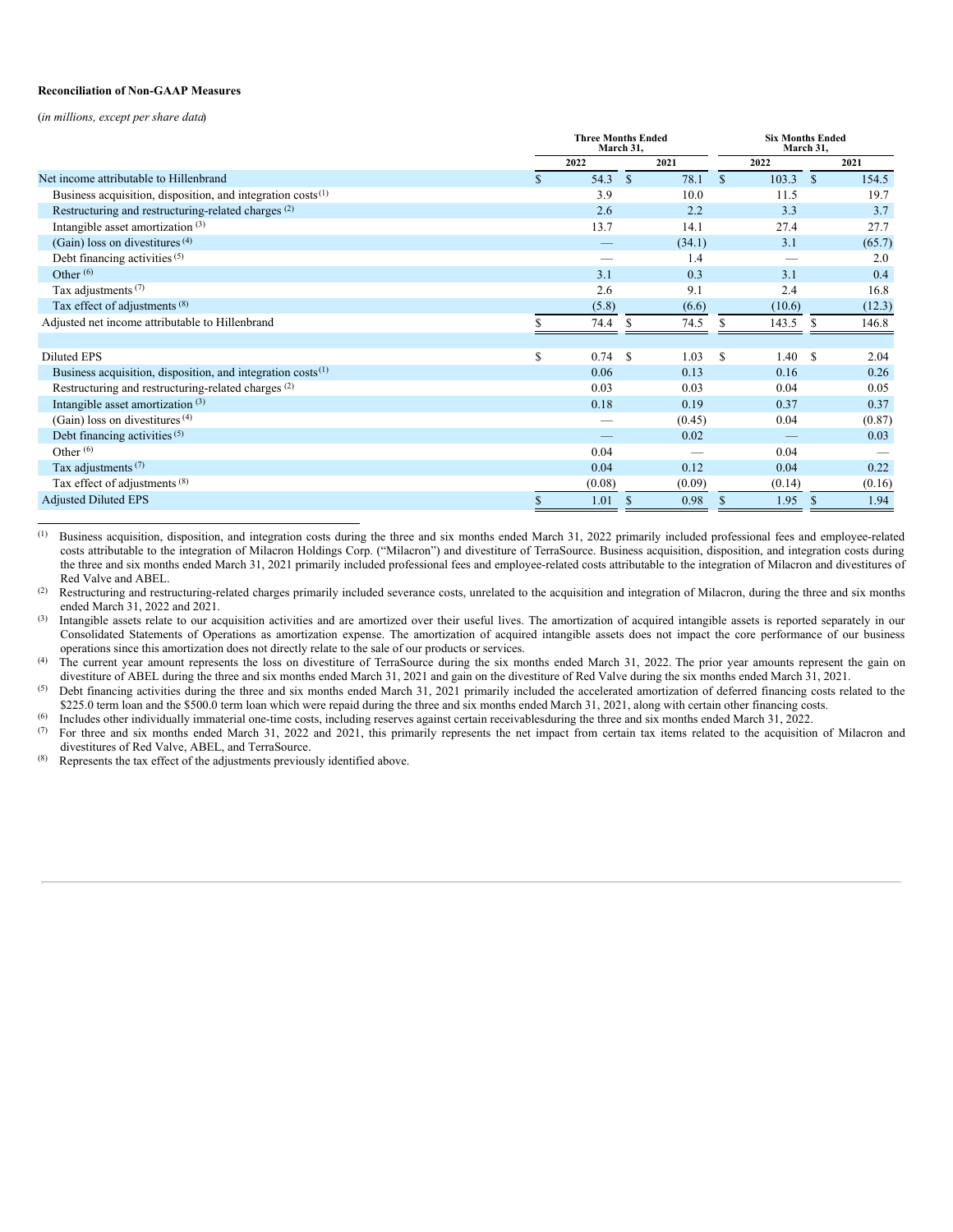|                                                          |    | <b>Three Months Ended</b><br>March 31, |              |        | <b>Six Months Ended</b><br>March 31, |        |               |        |
|----------------------------------------------------------|----|----------------------------------------|--------------|--------|--------------------------------------|--------|---------------|--------|
|                                                          |    | 2022                                   |              | 2021   |                                      | 2022   |               | 2021   |
| <b>Adjusted EBITDA:</b>                                  |    |                                        |              |        |                                      |        |               |        |
| <b>Advanced Process Solutions</b>                        | S  | 65.4                                   | <sup>S</sup> | 55.7   | - \$                                 | 120.0  | $\mathbf{s}$  | 104.2  |
| Molding Technology Solutions                             |    | 50.4                                   |              | 50.8   |                                      | 102.2  |               | 99.2   |
| Batesville                                               |    | 37.2                                   |              | 44.6   |                                      | 77.7   |               | 96.9   |
| Corporate                                                |    | (15.7)                                 |              | (16.8) |                                      | (32.9) |               | (28.0) |
| Less:                                                    |    |                                        |              |        |                                      |        |               |        |
| Interest income                                          |    | (1.8)                                  |              | (1.0)  |                                      | (2.7)  |               | (1.6)  |
| Interest expense                                         |    | 17.3                                   |              | 19.5   |                                      | 35.2   |               | 40.7   |
| Income tax expense                                       |    | 29.4                                   |              | 30.4   |                                      | 52.7   |               | 61.7   |
| Depreciation and amortization                            |    | 27.0                                   |              | 28.3   |                                      | 54.9   |               | 57.6   |
| Business acquisition, disposition, and integration costs |    | 3.9                                    |              | 9.7    |                                      | 11.5   |               | 18.8   |
| Restructuring and restructuring-related charges          |    | 2.6                                    |              | 2.2    |                                      | 3.3    |               | 3.7    |
| (Gain) loss on divestitures                              |    |                                        |              | (34.1) |                                      | 3.1    |               | (65.7) |
| Other                                                    |    | 3.1                                    |              | 0.3    |                                      | 3.1    |               | 0.4    |
| Consolidated net income                                  | ъ. | 55.8                                   |              | 79.0   | <sup>\$</sup>                        | 105.9  | <sup>\$</sup> | 156.7  |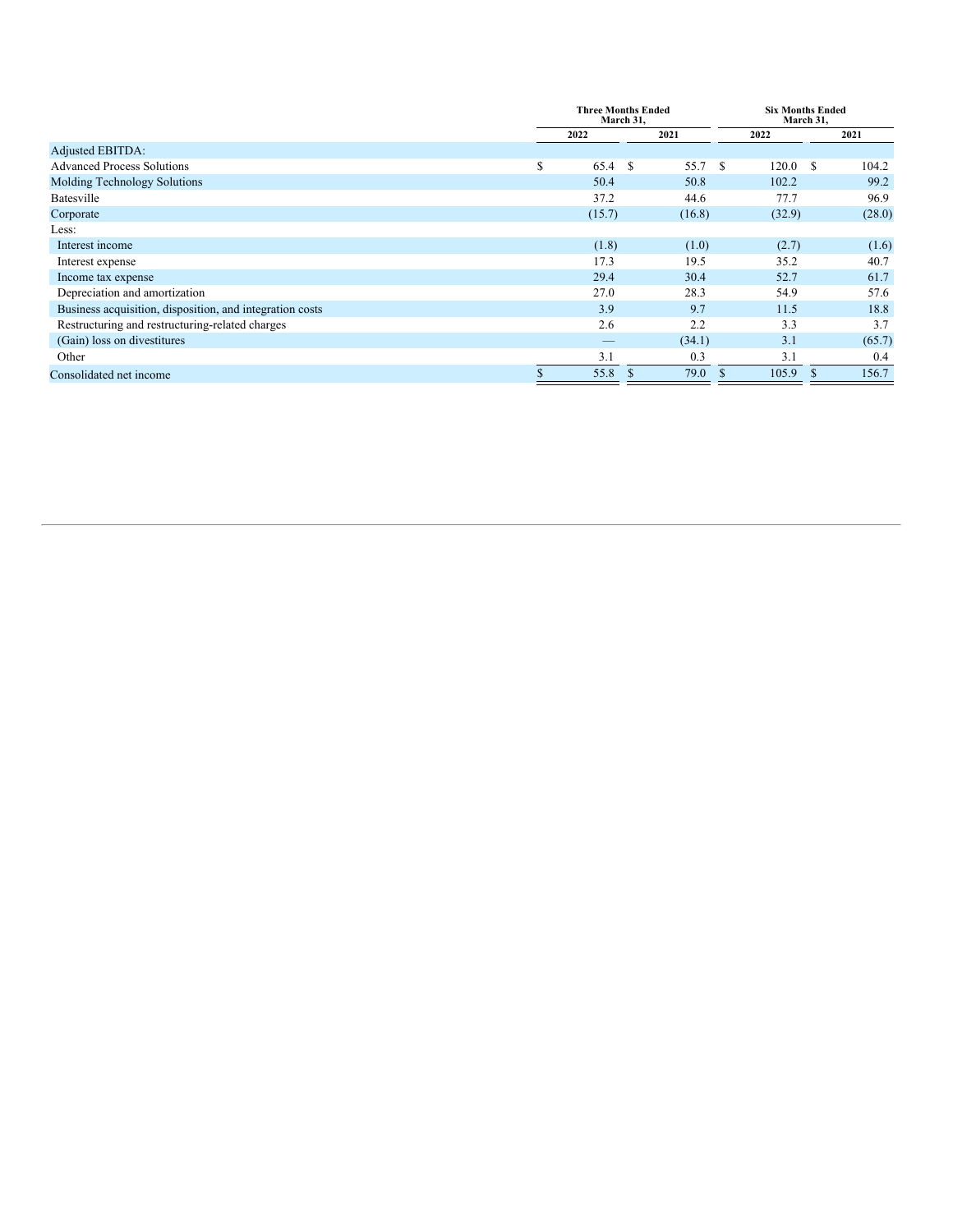|                                                          |              | <b>Three Months Ended</b><br>March 31. |              |            |              | <b>Six Months Ended</b><br>March 31. |               |        |  |
|----------------------------------------------------------|--------------|----------------------------------------|--------------|------------|--------------|--------------------------------------|---------------|--------|--|
|                                                          |              | 2022                                   |              | 2021       |              | 2022                                 |               | 2021   |  |
| Consolidated net income                                  | \$.          | 55.8 \$                                |              | 79.0 S     |              | $105.9$ \$                           |               | 156.7  |  |
| Interest income                                          |              | (1.8)                                  |              | (1.0)      |              | (2.7)                                |               | (1.6)  |  |
| Interest expense                                         |              | 17.3                                   |              | 19.5       |              | 35.2                                 |               | 40.7   |  |
| Income tax expense                                       |              | 29.4                                   |              | 30.4       |              | 52.7                                 |               | 61.7   |  |
| Depreciation and amortization                            |              | 27.0                                   |              | 28.3       |              | 54.9                                 |               | 57.6   |  |
| <b>EBITDA</b>                                            |              | 127.7                                  |              | 156.2      |              | 246.0                                |               | 315.1  |  |
| Business acquisition, disposition, and integration costs |              | 3.9                                    |              | 9.7        |              | 11.5                                 |               | 18.8   |  |
| Restructuring and restructuring related charges          |              | 2.6                                    |              | 2.2        |              | 3.3                                  |               | 3.7    |  |
| (Gain) loss on divestitures                              |              |                                        |              | (34.1)     |              | 3.1                                  |               | (65.7) |  |
| Other                                                    |              | 3.1                                    |              | 0.3        |              | 3.1                                  |               | 0.4    |  |
| <b>Adjusted EBITDA</b>                                   |              | 137.3                                  |              | 134.3      |              | 267.0                                |               | 272.3  |  |
| Pro forma adjustments (see below)                        |              |                                        |              | (2.9)      |              |                                      |               | (5.1)  |  |
| Pro forma adjusted EBITDA                                |              | 137.3                                  | S            | 131.4      | $\mathbf{s}$ | 267.0                                | <sup>\$</sup> | 267.2  |  |
| Pro forma adjustments:                                   |              |                                        |              |            |              |                                      |               |        |  |
| Less: ABEL adjusted EBITDA <sup>(1)</sup>                | \$           |                                        | <sup>S</sup> | $(1.2)$ \$ |              |                                      | <sup>\$</sup> | (3.3)  |  |
| Less: Red Valve adjusted EBITDA <sup>(2)</sup>           |              |                                        |              |            |              |                                      |               | (1.4)  |  |
| Less: TerraSource Global adjusted EBITDA <sup>(3)</sup>  |              |                                        |              | (1.7)      |              |                                      |               | (0.4)  |  |
| Pro forma adjustments to adjusted EBITDA                 | $\mathbb{S}$ |                                        | \$           | $(2.9)$ \$ |              |                                      | $\mathcal{S}$ | (5.1)  |  |
| Pro forma adjusted EBITDA by segment:                    |              |                                        |              |            |              |                                      |               |        |  |
| <b>Advanced Process Solutions</b>                        | \$           | 65.4 S                                 |              | 52.8 \$    |              | 120.0                                | $\mathcal{S}$ | 99.1   |  |
| Molding Technology Solutions                             |              | 50.4                                   |              | 50.8       |              | 102.2                                |               | 99.2   |  |
| Batesville                                               |              | 37.2                                   |              | 44.6       |              | 77.7                                 |               | 96.9   |  |
| Corporate                                                |              | (15.7)                                 |              | (16.8)     |              | (32.9)                               |               | (28.0) |  |
|                                                          | \$           | 137.3                                  | S            | 131.4      | S            | 267.0                                | S             | 267.2  |  |

The ABEL business, which was included within the Advanced Process Solutions reportable operating segment, was divested on March 10, 2021. (1)

The Red Valve business, which was included within the Advanced Process Solutions reportable operating segment, was divested on December 31, 2020. (2)

The TerraSource Global business, which was included within the Advanced Process Solutions reportable operating segment, was divested on October 22, 2021. (3)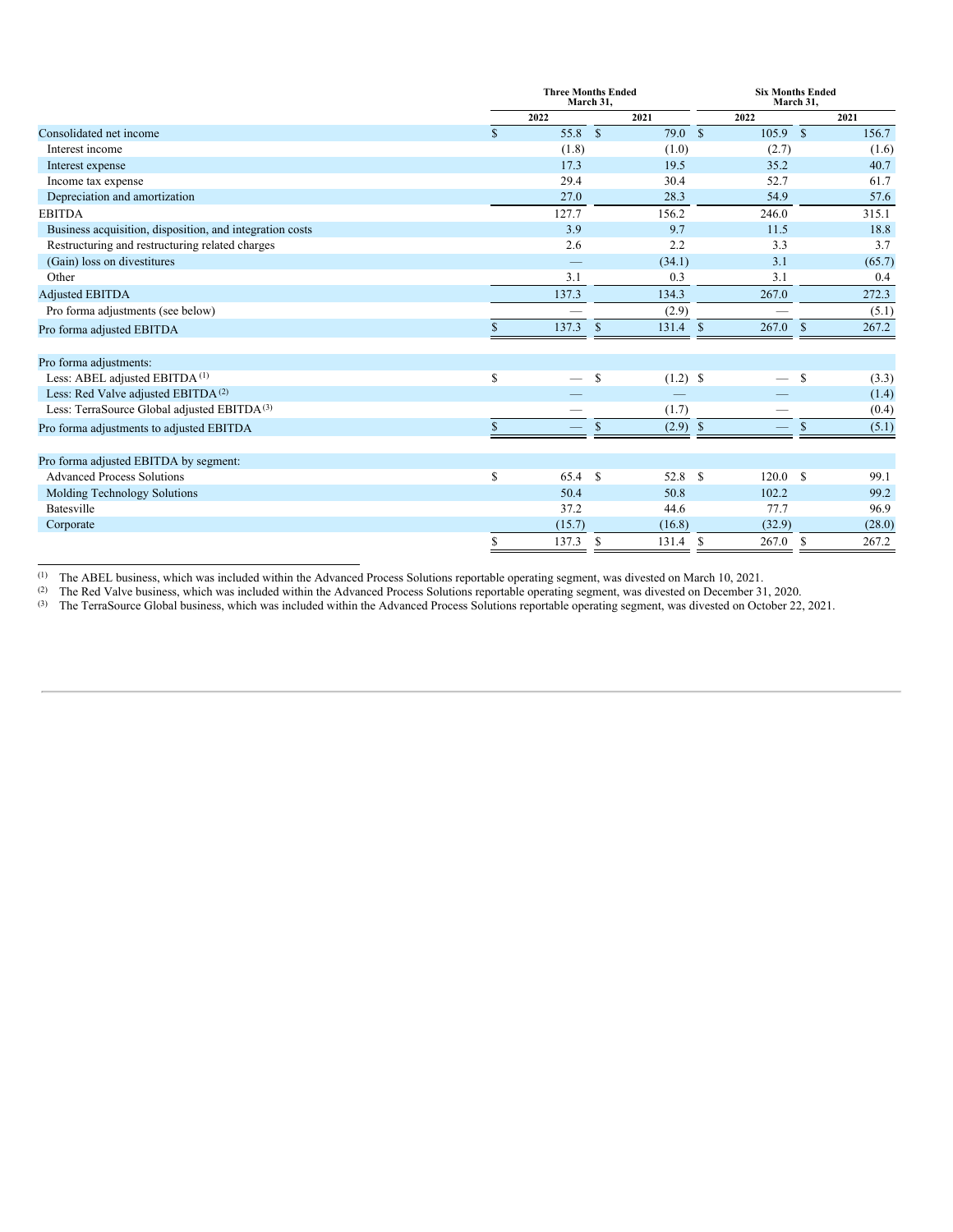|                                                  | <b>Three Months Ended</b><br>March 31, |  |        | <b>Six Months Ended</b> | March 31, |         |
|--------------------------------------------------|----------------------------------------|--|--------|-------------------------|-----------|---------|
|                                                  | 2022                                   |  | 2021   | 2022                    |           | 2021    |
| Advanced Process Solutions net revenue           | 314.6                                  |  | 301.3  | 631.7                   |           | 592.1   |
| Less: ABEL net revenue $(1)$                     |                                        |  | (6.7)  |                         |           | (15.5)  |
| Less: Red Valve net revenue <sup>(2)</sup>       | _                                      |  |        |                         |           | (8.0)   |
| Less: TerraSource Global net revenue $(3)$       |                                        |  | (12.1) | (2.4)                   |           | (22.0)  |
| Advanced Process Solutions pro forma net revenue | 314.6                                  |  | 282.5  | 629.3                   |           | 546.6   |
| Molding Technology Solutions net revenue         | 251.1                                  |  | 255.0  | 499.9                   |           | 491.9   |
| Batesville net revenue                           | 176.3                                  |  | 166.0  | 338.8                   |           | 330.8   |
| Consolidated pro forma net revenue               | 742.0                                  |  | 703.5  | 1.468.0                 |           | 1.369.3 |

The ABEL business, which was included within the Advanced Process Solutions reportable operating segment, was divested on March 10, 2021. (1)

The Red Valve business, which was included within the Advanced Process Solutions reportable operating segment, was divested on December 31, 2020. (2)

<sup>(3)</sup> The TerraSource Global business, which was included within the Advanced Process Solutions reportable operating segment, was divested on October 22, 2021.

|                                                 | March 31. | March 31, |
|-------------------------------------------------|-----------|-----------|
|                                                 | 2022      | 2021      |
| Advanced Process Solutions backlog              | 1,283.0   | 1,158.5   |
| Less: TerraSource Global backlog <sup>(1)</sup> | _         | (26.6)    |
| Advanced Process Solutions pro forma backlog    | 1,283.0   | 1,131.9   |
| Molding Technology Solutions backlog            | 417.5     | 362.1     |
| Consolidated pro forma backlog                  | 1.700.5   | 1.494.0   |

 $(1)$  The TerraSource Global business, which was included within the Advanced Process Solutions reportable operating segment, was divested on October 22, 2021.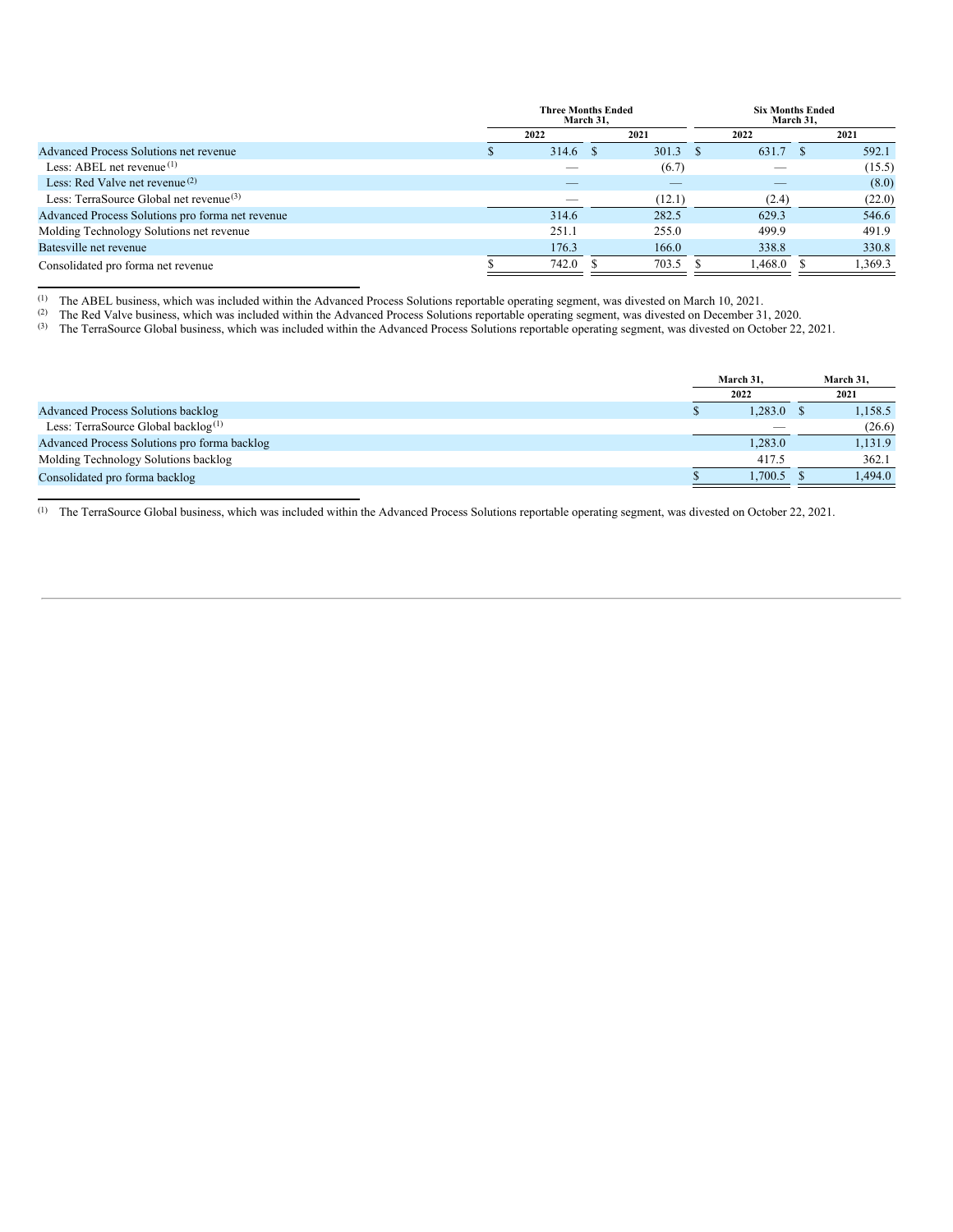### **Forward-Looking Statements**

Throughout this earnings release, we make a number of "forward-looking statements" that are within the meaning of Section 27A of the Securities Act of 1933, as amended, Section 21E of the Securities Exchange Act of 1934, as amended, and the Private Securities Litigation Reform Act of 1995, and that are intended to be covered by the safe harbor provided under these sections. As the words imply, these are statements about future sales, earnings, cash flow, results of operations, uses of cash, financings, share repurchases, ability to meet deleveraging goals, and other measures of financial performance or potential future plans or events, strategies, objectives, beliefs, prospects, assumptions, expectations, and projected costs or savings or transactions of the Company that might or might not happen in the future, as contrasted with historical information. Forward-looking statements are based on assumptions that we believe are reasonable, but by their very nature are subject to a wide range of risks. If our assumptions prove inaccurate or unknown risks and uncertainties materialize, actual results could vary materially from Hillenbrand's (the "Company") expectations and projections.

Words that could indicate that we are making forward-looking statements include the following:

| intend | believe   | plan     | expect  | mav      | goal      | would  | project    |
|--------|-----------|----------|---------|----------|-----------|--------|------------|
| become | pursue    | estimate | will    | forecast | continue  | could  | anticipate |
| target | encourage | promise  | improve | progress | potential | should | impact     |

This is not an exhaustive list, but is intended to give you an idea of how we try to identify forward-looking statements. The absence of any of these words, however, does not mean that the statement is not forward-looking.

Here is the key point: Forward-looking statements are not guarantees of future performance or events, and actual results or events could differ materially from those set forth *in any forward-looking statements*. Any number of factors, many of which are beyond our control, could cause our performance to differ significantly from what is described in the forward-looking statements. These factors include, but are not limited to: risks related to the Russian Federation's invasion of Ukraine (referred to herein as the "Ukraine War") and resulting geopolitical instability and uncertainty, which could have a negative impact on our ability to sell to, ship products to, collect payments from, and support customers in certain regions, in addition to the potential effect of supply chain disruptions that could adversely affect profitability; the impact of contagious diseases such as the COVID-19 pandemic and the escalation thereof due to variant strains of the virus and the societal, governmental, and individual responses thereto, including supply chain disruption, loss of contracts and/or customers, erosion of some customers' credit quality, downgrades of the Company's credit quality, closure or temporary interruption of the Company's or suppliers' manufacturing facilities, travel, shipping and logistical disruptions, domestic and international general economic conditions, such as inflation, exchange rates and interest rates; loss of human capital or personnel, and general economic calamities; increased costs, poor quality, or unavailability of raw materials or certain outsourced services and supply chain disruptions; increasing competition for highly skilled and talented workers as well as labor shortages; the risk of business disruptions associated with information technology, cyber-attacks, or catastrophic losses affecting infrastructure; risks that the integration of Milacron disrupts current operations or poses potential difficulties in employee retention or otherwise affects financial or operating results; the ability to recognize the benefits of the acquisition of Milacron or any other acquisition or disposition, including potential synergies and cost savings or the failure of the Company or any acquired company to achieve its plans and objectives generally; impairment charges to goodwill and other identifiable intangible assets; competition in the industries in which we operate, including on price or from nontraditional sources in the death care industry; impacts of decreases in demand or changes in technological advances, laws, or regulation on the revenues that we derive from the plastics industry; our reliance upon employees, agents, and business partners to comply with laws in many countries and jurisdictions; the impact of incurring significant amounts of indebtedness and any inability of the Company to respond to changes in its business or make future desirable acquisitions; the ability of the Company to comply with financial or other covenants in its debt agreements; global market and economic conditions, including those related to the financial markets; our level of international sales and operations; cyclical demand for industrial capital goods; continued fluctuations in mortality rates and increased cremations; the dependence of our business units on relationships with several large customers and providers; competition faced by our Batesville business from non-traditional sources; the impact to the Company's effective tax rate of changes in the mix of earnings or tax laws and certain other tax-related matters; involvement in claims, lawsuits and governmental proceedings related to operations; uncertainty in the United States political and regulatory environment or global trade policy; adverse foreign currency fluctuations; labor disruptions; and the effect of certain provisions of the Company's governing documents and Indiana law that could decrease the trading price of the Company's common stock. Shareholders, potential investors, and other readers are urged to consider these risks and uncertainties in evaluating forward-looking statements and are cautioned not to place undue reliance on the forward-looking statements. For a more indepth discussion of these and other factors that could cause actual results to differ from those contained in forward-looking statements, see the discussions under the heading "Risk Factors" in Part I, Item 1A of Hillenbrand's Form 10-K for the year ended September 30, 2021, filed with the Securities and Exchange Commission ("SEC") on November 17, 2021, and in Part II, Item 1A of Hillenbrand's Form 10-O for the quarter ended March 31, 2022, filed with the SEC on May 9, 2022. The forward-looking information in this release speaks only as of the date hereof, and we assume no obligation to update or revise any forward-looking information.